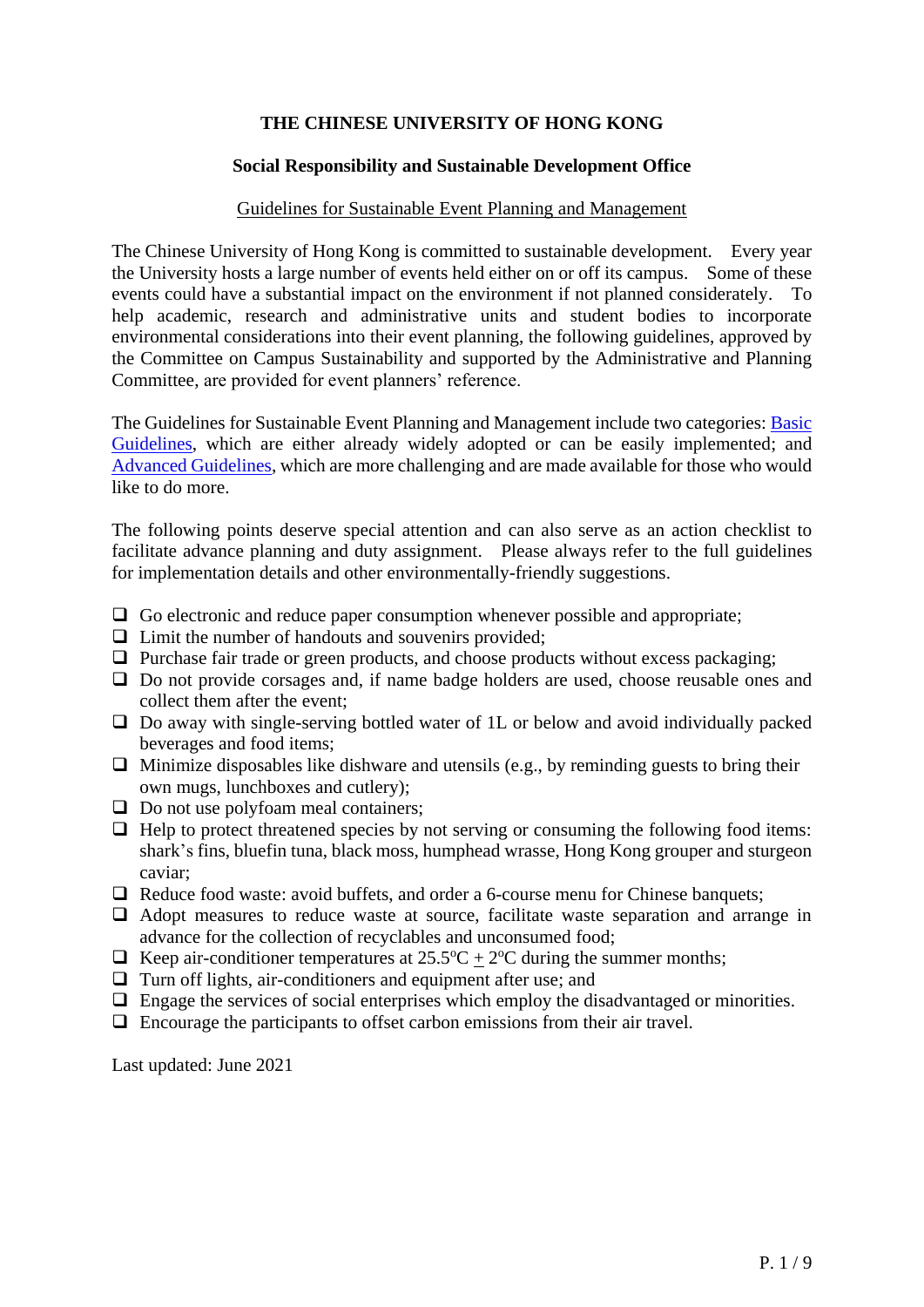## Guidelines for Sustainable Event Planning and Management: Basic Guidelines

## <span id="page-1-0"></span>**1. Go electronic**

- 1.1 Use e-flyers for promotions and provide an e-registration option.
- 1.2 Create an event website that people can visit to download slides, handouts, transportation information and presentations (after the event), to minimize paper handouts.
- 1.3 Provide brochures, handouts and notes only to guests who either need or want them.
- 1.4 Print as little as possible, but where printing is necessary use recycled/FSC-certified paper using soy ink or other vegetable-based inks, and print on both sides. (Note: According to the University's **Sustainable Procurement Guidelines**, recycled paper should be used for all in-house printing in A3 or A4 size. Most printing companies provide an option of recycled paper for printing. For a list of printing companies that use vegetable/soy ink, please refer to the Business Unit's [centralized tenders](https://www.cuhk.edu.hk/fno/stf/eng/bus_centralized_tenders.html)  [page.](https://www.cuhk.edu.hk/fno/stf/eng/bus_centralized_tenders.html))
- 1.5 Format handouts to minimize the amount of paper required. Where possible, print multiple pages on a single sheet of paper.
- 1.6 Use PowerPoint and whiteboards (which can be cleaned and reused) rather than paper flipcharts for discussions and presentations.
- 1.7 Conduct online surveys instead of paper-based evaluations after the event. They generate higher response rates, produce quicker results and minimize manual processing.

## **2. Purchasing**

- 2.1 When buying goods in large quantity, avoid products with excess packaging. Where possible, choose products with recycled-content packaging.
- 2.2 Limit the number of handouts such as free pencils, or provide eco-friendly handouts (e.g., pencils with barrels made of recycled paper).
- 2.3 Do not use non-woven polypropylene bags, which are still in general use but are very difficult to recycle. If bags are necessary, they should be made with recycled or biodegradable materials.
- 2.4 When purchasing souvenirs, consider environmentally-friendly or ethical products with minimal packaging, such as crafts made by social enterprise artisans using discarded materials, fair trade products and service coupons.
- 2.5 Please refer to CUHK's [Sustainable Procurement Guidelines](https://www.srsdo.cuhk.edu.hk/images/documents/policies/sustainable-procurement-guidelines.pdf) for a list of commonlypurchased products and their recommended green specifications.

## **3. Activities and accessories**

- 3.1 Do not provide corsages at events organized by the University. In exceptional circumstances, organizers may use their discretion.
- 3.2 Avoid activities such as releasing balloons, spraying confetti or flinging water which either waste resources or produce litter.
- 3.3 Avoid excessive decorations.
- 3.4 Print badges, placards and similar items on recycled paper.

#### **4. Reuse and recycling**

4.1 If name badge holders must be used, use them at more than one event, and remind guests to return them at the end of an event.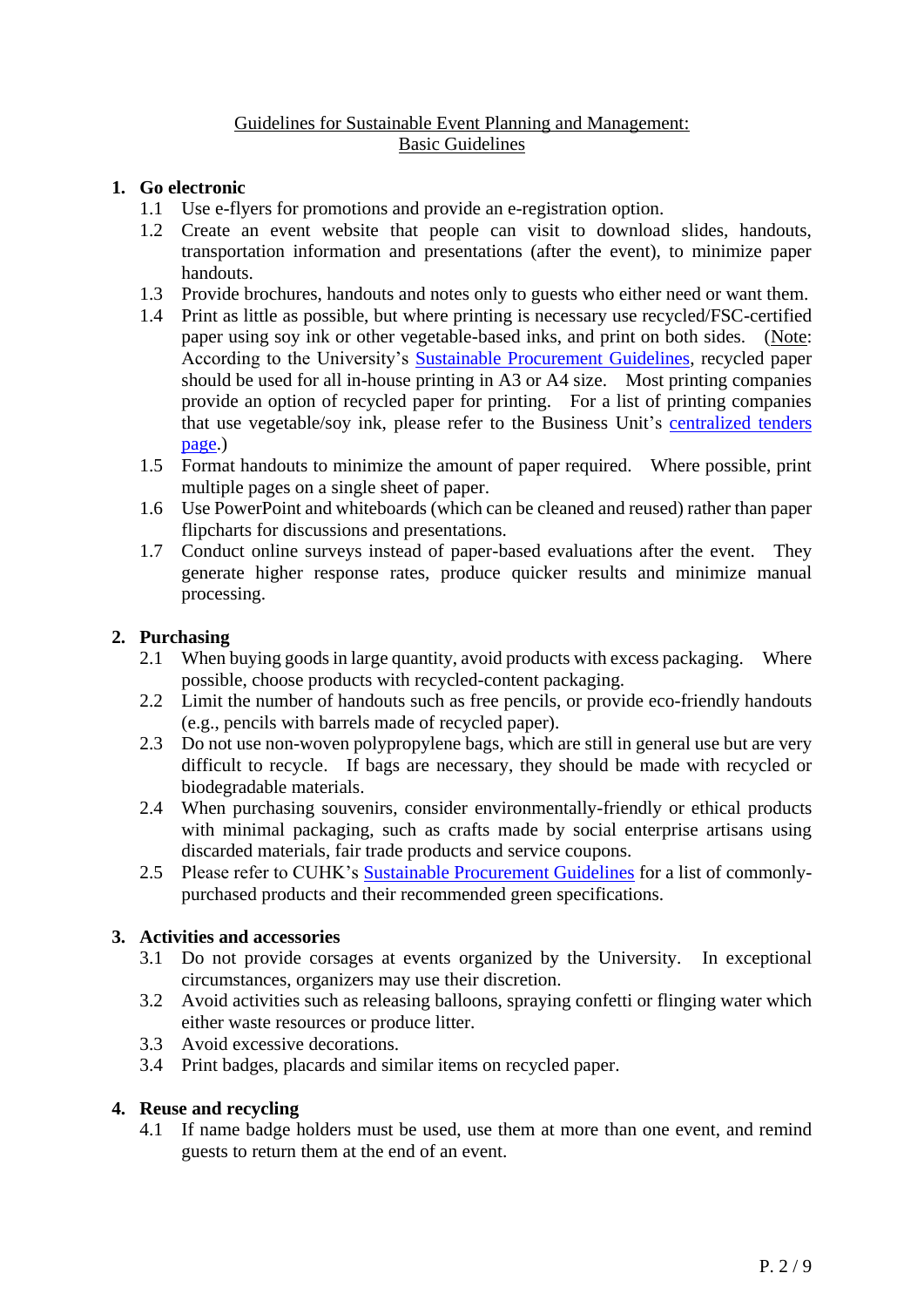- 4.2 Provide a recycling service at the venue. For large-scale events, contact the Housekeeping and Building Management Section of the Estates Management Office at 3943 4049 one to two weeks in advance for large containers for collection of recyclables (especially plastic bottles and beverage cans) and recycling service.
- 4.3 Place used banners in a collection spot (please refer to [this poster](http://www.srsdo.cuhk.edu.hk/images/documents/greentips/Recycling-locations-poster-campus-locations.pdf) for the locations).
- 4.4 For large events, prepare [signage on recycling](http://www.srsdo.cuhk.edu.hk/images/documents/greentips/Recycling-tips-poster-for-on-campus-recycling.pdf) in advance. If necessary, print messages on handouts. Make public announcements during the event to promote recycling and to advise participants of the recycling arrangements.

## **5. Food and drink**

- 5.1 Disposables reduction
	- 5.1.1 Do not provide single-serving bottled water of 1L or below at events organized by the University.
	- 5.1.2 Employ a caterer who can supply reusable cups or glasses for drinks.
	- 5.1.3 Arrange the supply of water and beverages in a larger container or portable water dispenser and for guests' cups to be filled using a pitcher or container. The University can also provide pumps to offices that can be used with office dispenser-sized bottled water to provide water at major events. For details, contact the Social Responsibility and Sustainable Development Office (SRSDO) at 3943 3972.
	- 5.1.4 Where appropriate, remind participants in advance to bring their own water bottles. Refilling locations can be accessed via the 'CUHK Mobile' app (both iOS and Android versions) or the online campus map on the CUHK website [\(http://www.cuhk.edu.hk/english/campus/cuhk-campus-map.html;](http://www.cuhk.edu.hk/english/campus/cuhk-campus-map.html) check them out under *Facilities> Living Essentials> Water Dispensers*).
	- 5.1.5 Arrange with caterers to provide reusable cutlery, dishware, napkins and linen. If disposables must be used, choose recycled paper napkins and dishware with recycled content. Do not use polyfoam meal containers.
	- 5.1.6 Provide sugar, salt, pepper, cream and other condiments in bulk. Avoid individually wrapped packages, coffee stirrers and paper doilies.
	- 5.1.7 Do not provide straws. If straws are to be provided on request, use paper or reusable options instead of plastic.
- 5.2 Food choices
	- 5.2.1 Do not serve shark's fins(魚翅), bluefin tuna(藍鰭吞拿), black moss(髮 菜), humphead wrasse (蘇眉), Hong Kong grouper (紅斑) and sturgeon caviar (鱘魚魚子醬) and other unsustainably-produced seafood. For more information, please refer to the relevant requirements under Annex B (Mandatory Products and their Specification) of CUHK's **Sustainable** [Procurement Guidelines](https://www.srsdo.cuhk.edu.hk/images/documents/policies/sustainable-procurement-guidelines.pdf) and the [Sustainable Seafood Guide](http://www.wwf.org.hk/en/whatwedo/footprint/seafood/sci/) recommended by WWF.
	- 5.2.2 Offer low-carbon or socially-responsible food options such as vegetarian dishes and fair trade, organic coffee, tea or snacks. (Note: Growing grains or vegetables requires far less energy, water and other inputs than raising animals, and the production process also generates far less carbon emissions. For fair trade, organic products, more information on suppliers can be found in 'Additional Resources' at the end of these guidelines.)
- 5.3 Food waste reduction
	- 5.3.1 For Chinese banquets, adopt a 6-course menu instead of an 8-course menu.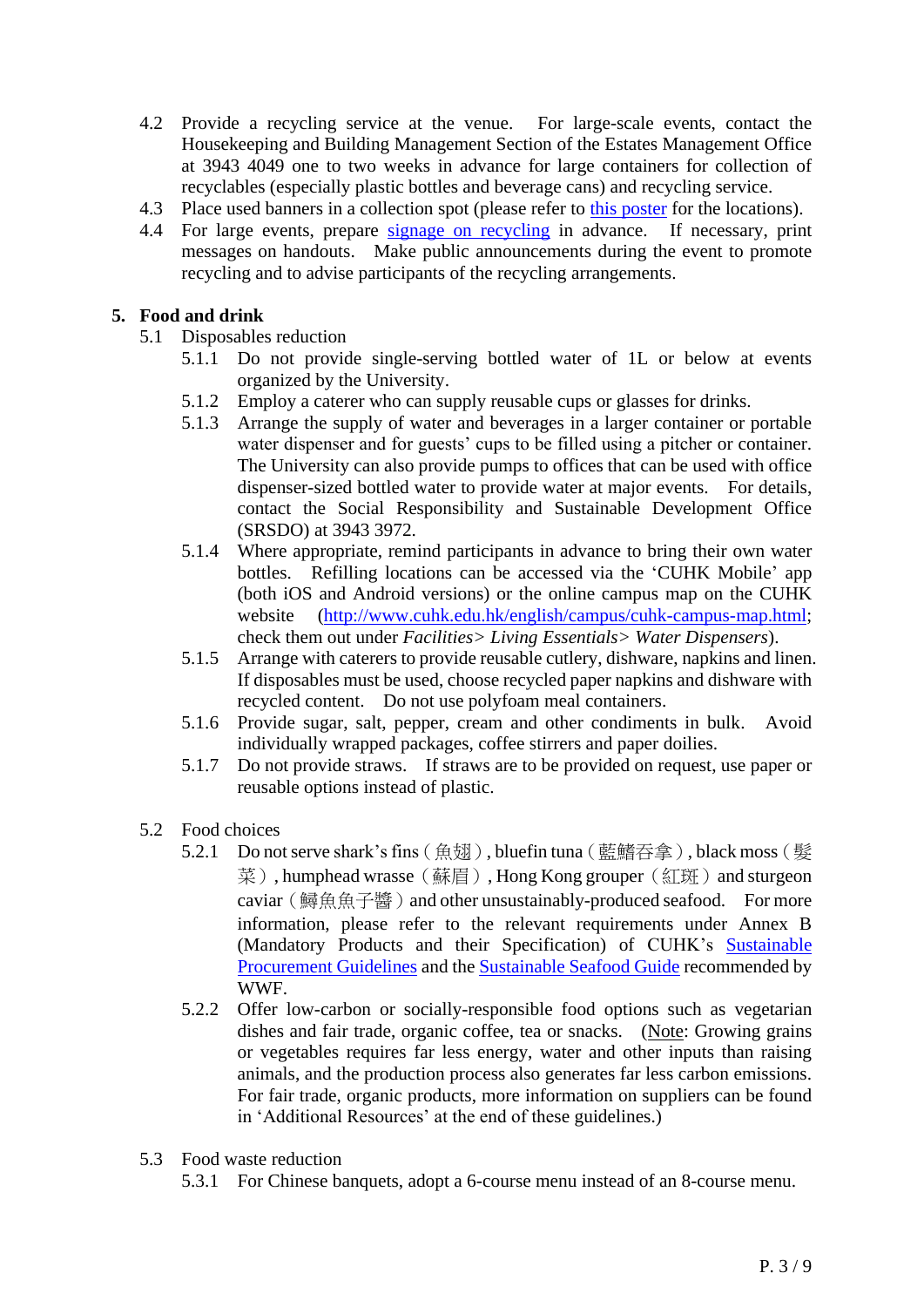- 5.3.2 Avoid buffets if alternative arrangements are available.
- 5.3.3 Remind diners that they can request canteens to provide meals in smaller portions.
- 5.3.4 If large amounts of surplus food are anticipated (e.g., at a buffet, or if fewer guests turn up than expected), contact a local NGO in advance so that they will make arrangements to pick up the surplus food (the food must be untouched and packed in boxes for collection).

## **6. Transport**

- 6.1 Explore alternatives to face-to-face meeting, such as conference calls, video conferencing, web-based meetings and webcasting.
- 6.2 Choose a venue convenient for public transport access and provide clear directions for those taking public transport.
- 6.3 Encourage the participants to offset carbon emissions from their air travel.

## **7. Energy**

- 7.1 Liaise with the event venue's utilities manager beforehand to ensure that the temperature of air-conditioners is set at  $25.5^{\circ}\text{C} + 2^{\circ}\text{C}$  during the summer months.
- 7.2 Make sure lights, air-conditioners and equipment in unused rooms are turned off.

#### **8. Awareness of social and environmental responsibilities**

- 8.1 Where possible, support social enterprises that employ the disadvantaged or minorities.
- 8.2 Mention your event's green measures in your event website, publications and promotional materials. Share green information in your publicity material. Not only does this exhibit your commitment to environmental protection, it also reminds guests to do their part, like separating wastes for recycling.
- 8.3 Add the note 'printed with soy inks on recycled paper' or the FSC Certification No. on printed matter to help raise awareness and advertise your green credentials.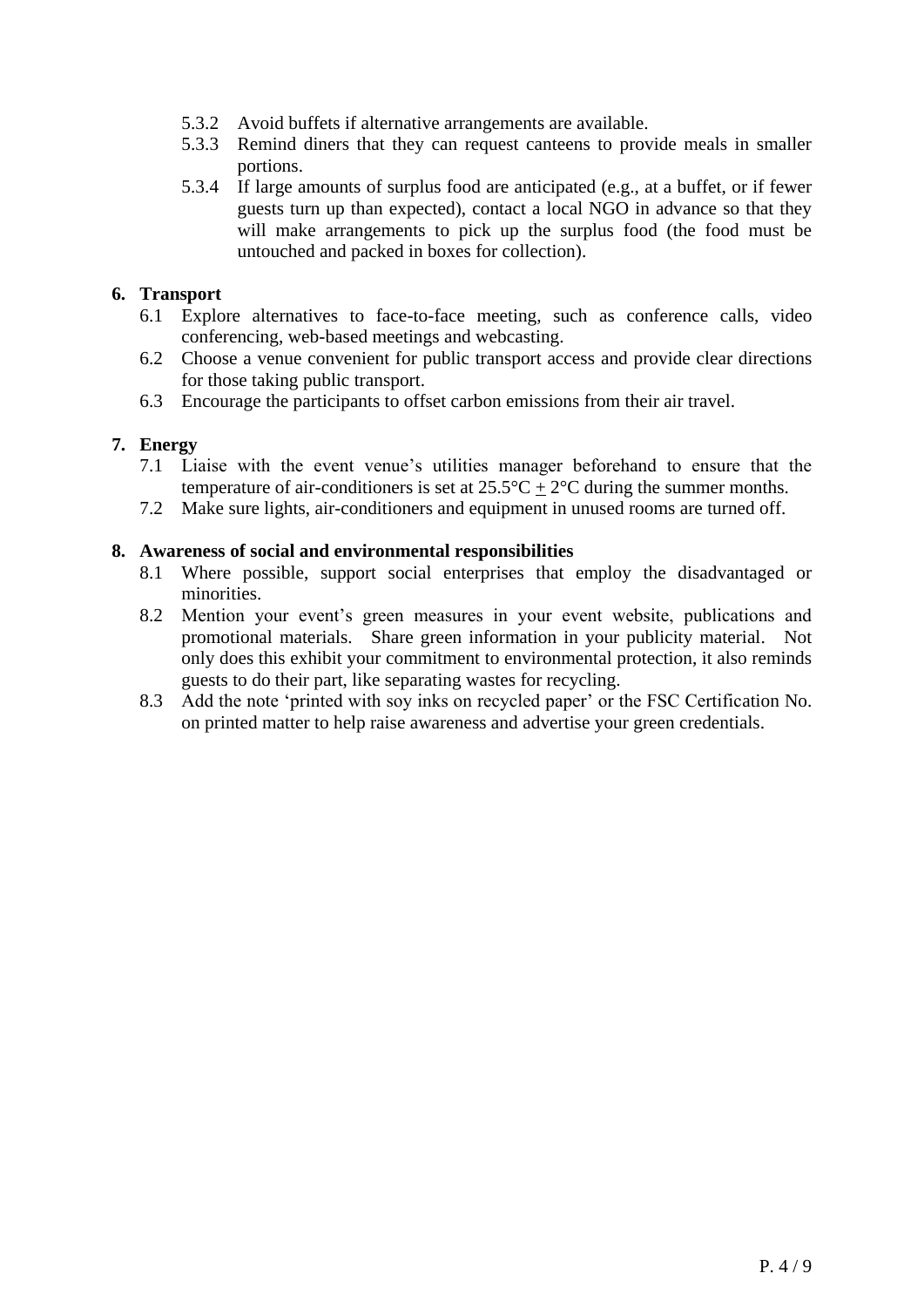#### Guidelines for Sustainable Event Planning and Management: Advanced Guidelines

## <span id="page-4-0"></span>**1. Services**

1.1 Include environmentally-friendly clauses in contracts (e.g., requirements to cease the use of polyfoam meal containers, recycle waste and record the amount recycled) where appropriate.

#### **2. Purchasing**

2.1 Share common event materials such as table cloths among offices whenever possible, particularly if your office does not host events too often, to use fewer materials and save money and storage space.

## **3. Activities and accessories**

- 3.1 Designate a space for collection of unwanted souvenirs, so that they can either be reused or donated to charity.
- 3.2 Where possible, borrow potted plants for decoration instead of using cut flowers, or create decorations that can be given away (e.g., fruit bowls).
- 3.3 Keep noise levels at reasonable levels to minimize disturbance to people near the venue.

#### **4. Recycling**

4.1 Recruit volunteers to assist in providing instructions to event participants in recycling, such as giving demonstrations on source separation.

#### **5. Food and drink**

- 5.1 Where possible, ask attendees to sign up for meals ahead of time (and inform you of dietary requirements) so you can reduce food waste.
- 5.2 Check with caterers to use local, seasonal produce as far as possible.

#### **6. Transport**

- 6.1 Encourage delegates or guests to carpool.
- 6.2 Consider providing low emission or electric vehicles if transport arrangements must be provided.
- 6.3 For events held on campus, walking routes allow easy and convenient access to most places. Information on walking routes can be provided to participants to encourage walking (please refer to [this map\)](http://www.cuhk.edu.hk/english/images/campus/walking-routes.jpg).
- 6.4 Make sure vehicles are fuel-efficient and appropriately sized for the event. Plan the transportation route to make most efficient use of vehicles.
- 6.5 Reserve parking spaces for the disabled and make sure they are able to access the venue.

#### **7. Awareness of social and environmental responsibilities**

7.1 Collect and share figures on green benchmarks, such as the estimated amount of recyclables collected and diverted from landfills, the number of trees saved, or the amount of water or energy saved. These will help to demonstrate the success of your green event. (Note: Some statistics and calculators that may be useful for calculating environmental impacts or benefits are listed in 'Additional Resources' at the end of the guidelines.)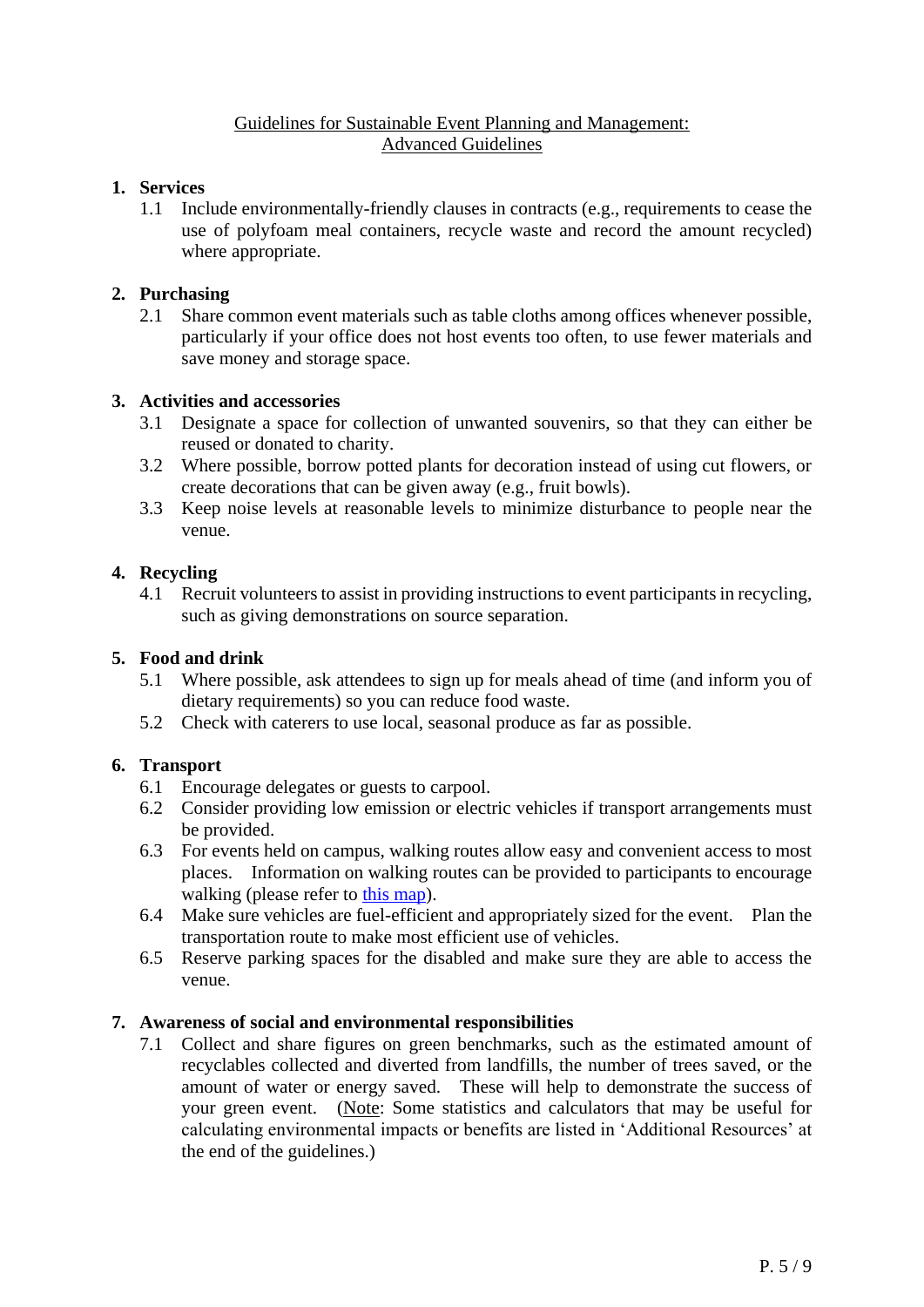# **8. Overall**

8.1 If you want to excel in hosting events in a sustainable manner, consider purchasing carbon offsets. SRSDO will be happy to discuss with you on how to take this forward.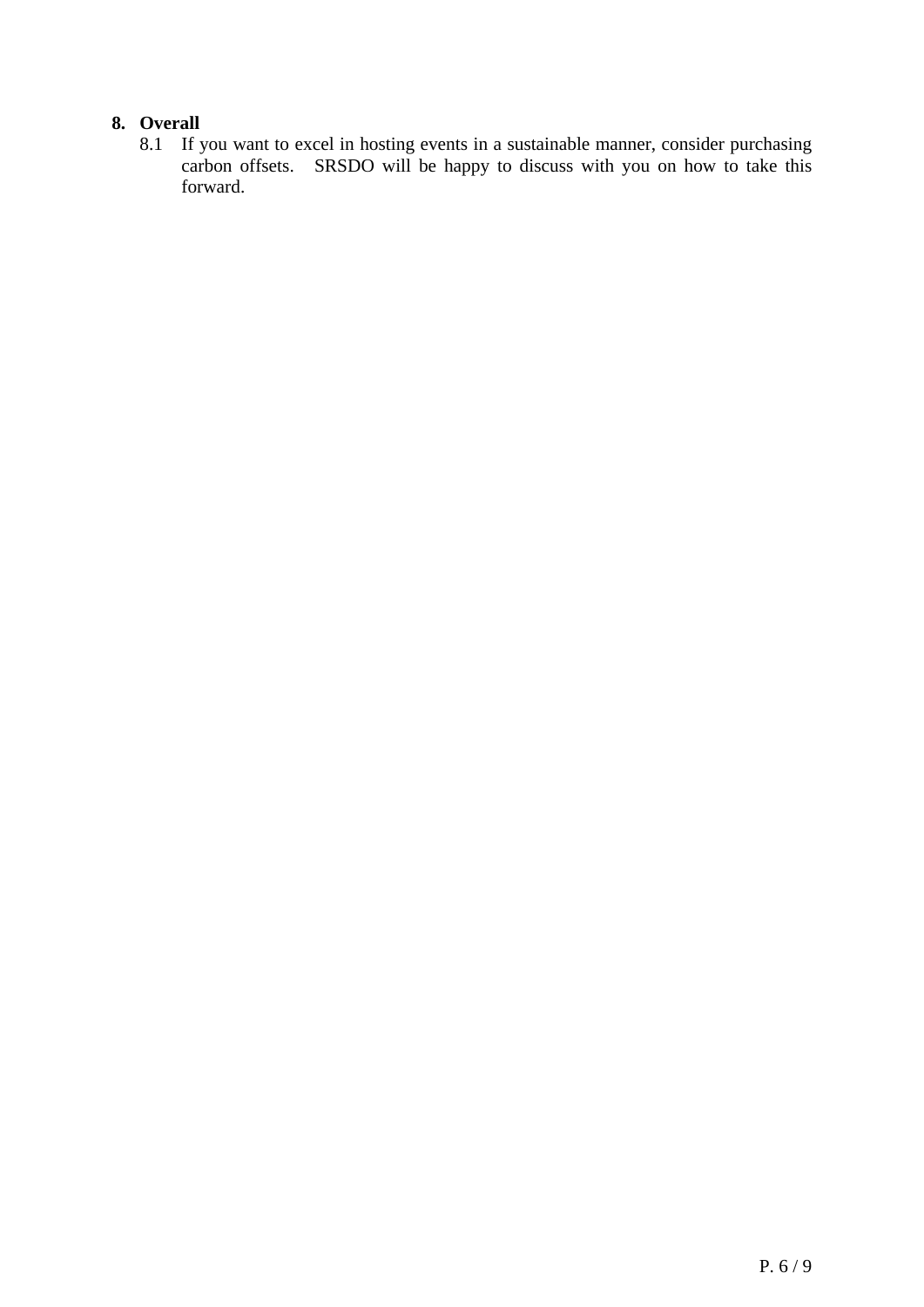#### Guidelines for Sustainable Event Planning and Management: Additional Resources

#### **1. Resources on campus**

Business Unit's Centralized Tenders Page [https://www.cuhk.edu.hk/fno/stf/eng/bus\\_centralized\\_tenders.html](https://www.cuhk.edu.hk/fno/stf/eng/bus_centralized_tenders.html)

Sustainable Procurement Guidelines [https://www.srsdo.cuhk.edu.hk/images/documents/policies/sustainable-procurement](https://www.srsdo.cuhk.edu.hk/images/documents/policies/sustainable-procurement-guidelines.pdf)[guidelines.pdf](https://www.srsdo.cuhk.edu.hk/images/documents/policies/sustainable-procurement-guidelines.pdf)

No Shark's Fin Policy <https://www.srsdo.cuhk.edu.hk/images/documents/policies/no-sharks-fins-policy.pdf>

Walking Trails <http://www.cuhk.edu.hk/english/images/campus/walking-routes.jpg>

Recycling locations on campus

[http://www.srsdo.cuhk.edu.hk/images/documents/greentips/Recycling-locations-poster](http://www.srsdo.cuhk.edu.hk/images/documents/greentips/Recycling-locations-poster-campus-locations.pdf)[campus-locations.pdf](http://www.srsdo.cuhk.edu.hk/images/documents/greentips/Recycling-locations-poster-campus-locations.pdf)

Locations of water dispensers on campus [https://www.srsdo.cuhk.edu.hk/images/documents/greentips/List-of-easily-accessible](https://www.srsdo.cuhk.edu.hk/images/documents/greentips/List-of-easily-accessible-water-dispensers-in-CUHK.pdf)[water-dispensers-in-CUHK.pdf](https://www.srsdo.cuhk.edu.hk/images/documents/greentips/List-of-easily-accessible-water-dispensers-in-CUHK.pdf)

Tips on waste separation [https://www.srsdo.cuhk.edu.hk/images/documents/greentips/Recycling-tips-poster-for](https://www.srsdo.cuhk.edu.hk/images/documents/greentips/Recycling-tips-poster-for-on-campus-recycling.pdf)[on-campus-recycling.pdf](https://www.srsdo.cuhk.edu.hk/images/documents/greentips/Recycling-tips-poster-for-on-campus-recycling.pdf)

**2. Seafood Choice Initiative (by WWF)**

<http://www.wwf.org.hk/en/whatwedo/footprint/seafood/sci/>

## **3. A Waste Reduction Guidebook for Large Scale Event Organizers (by Environmental Protection Department)**

[https://www.wastereduction.gov.hk/sites/default/files/GreenEvent\\_Guidebook\\_Eng\\_2018](https://www.wastereduction.gov.hk/sites/default/files/GreenEvent_Guidebook_Eng_201801.pdf) [01.pdf](https://www.wastereduction.gov.hk/sites/default/files/GreenEvent_Guidebook_Eng_201801.pdf)

#### **4. Reusable Tableware Lending Programme for Large-scale Events (by Environmental Campaign Committee)**

[https://www.ecc.org.hk/english/publicity/tableware\\_lending\\_programme.html](https://www.ecc.org.hk/english/publicity/tableware_lending_programme.html)

## **5. Social Enterprises, Fair Trade Products and Related Services**

Why support social enterprises and fair trade? Besides providing products and services, social enterprises help achieve social objectives such as providing employment to disadvantaged groups. They also reinvest profits into the community and disadvantaged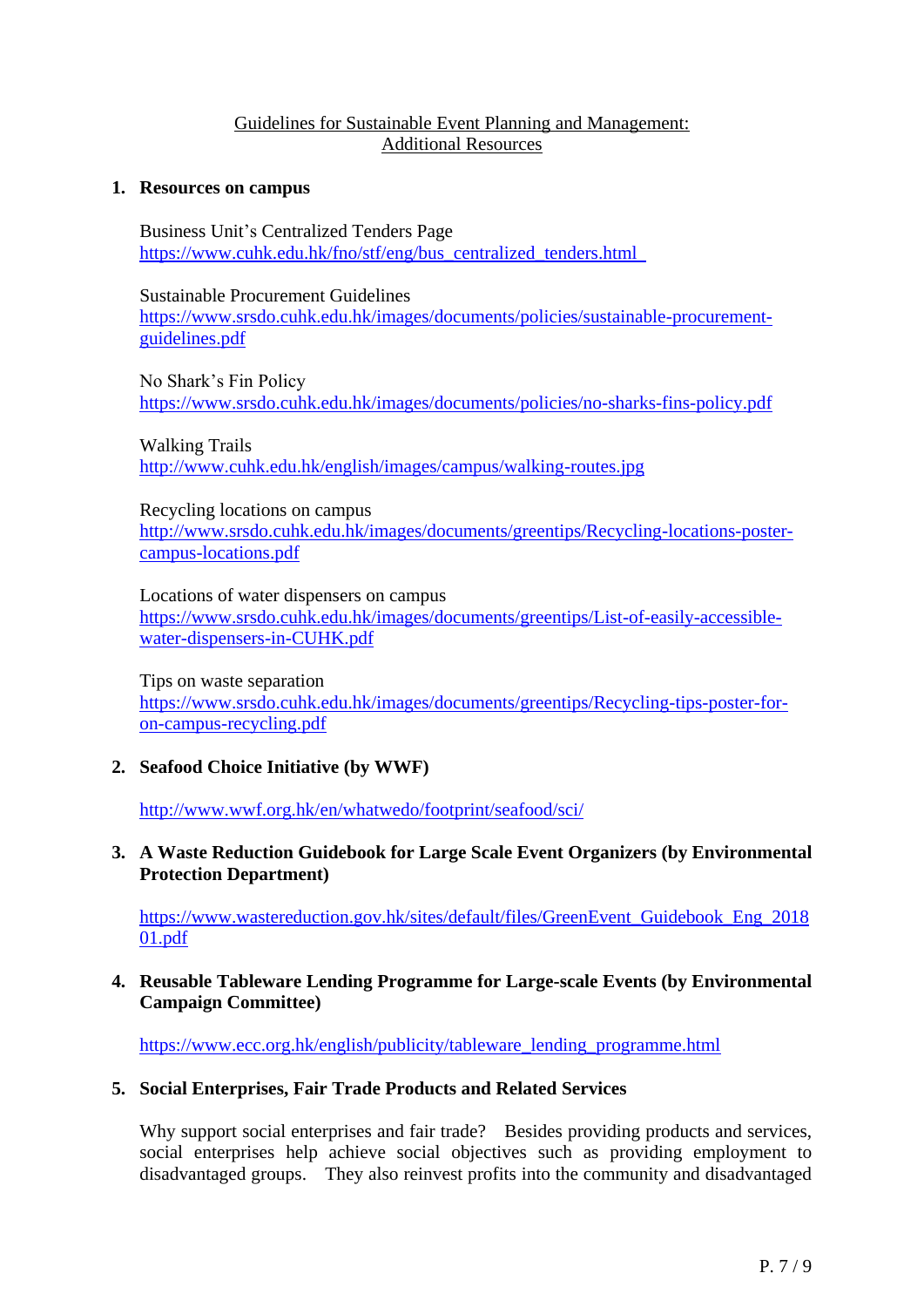groups. Fair trade offers relatively stable and higher income to small producers of goods with highly fluctuating prices, so that these producers are not ruined by fluctuations and are able to support communities that can flourish on a long-term basis.

Some contacts for event-related social enterprise or fair trade products or services can be found in the 'Social Enterprise Directory' developed by HKCSS-HSBC Social Enterprise Business Centre:<http://socialenterprise.org.hk/en/sedirectory>

## **6. Calculators and Statistics**

The following calculators and statistics are intended to provide a useful reference on the impact of your environmental activity. Some of them were developed outside Asia, and adjustment may be required in interpreting them for a specific Hong Kong context.

#### Carbon footprint calculators

Action Monitor (by Jockey Club Museum of Climate Change of CUHK) <https://action-monitor.mocc.cuhk.edu.hk/site/game-rule-individual> (for individuals) <https://action-monitor.mocc.cuhk.edu.hk/site/game-rule-organization> (for schools and organizations)

Low Carbon Living Calculator (by Environment Bureau) <https://www.carboncalculator.gov.hk/en>

Carbon Footprint Management Toolkit (by City University of Hong Kong) [http://www6.cityu.edu.hk/aerc/CFT/chi/cal\\_profile\\_c.asp](http://www6.cityu.edu.hk/aerc/CFT/chi/cal_profile_c.asp)

SME Carbon Audit Toolkit (by the University of Hong Kong) <http://www6.cityu.edu.hk/aerc/sme/>

Environmental impact calculators

Paper Calculator (by Environmental Paper Network) <http://c.environmentalpaper.org/home>

Businesses ACT Paper Calculator (by RainforestMaker) <http://www.rainforestmaker.org/lawyer-attorney-1685591.html>

Water Footprint Calculator (by the University of Hong Kong) <http://www.socsc.hku.hk/jcwise/water-footprint-calculator/>

#### Statistics and figures

Online Carbon Footprint Repository (by Environmental Protection Department) <https://www.carbon-footprint.hk/>

Greenhouse Gas Emissions in Hong Kong (by Environment Bureau) <https://www.climateready.gov.hk/page.php?id=23>

Statistics for calculating paper use impacts (by Conservatree)